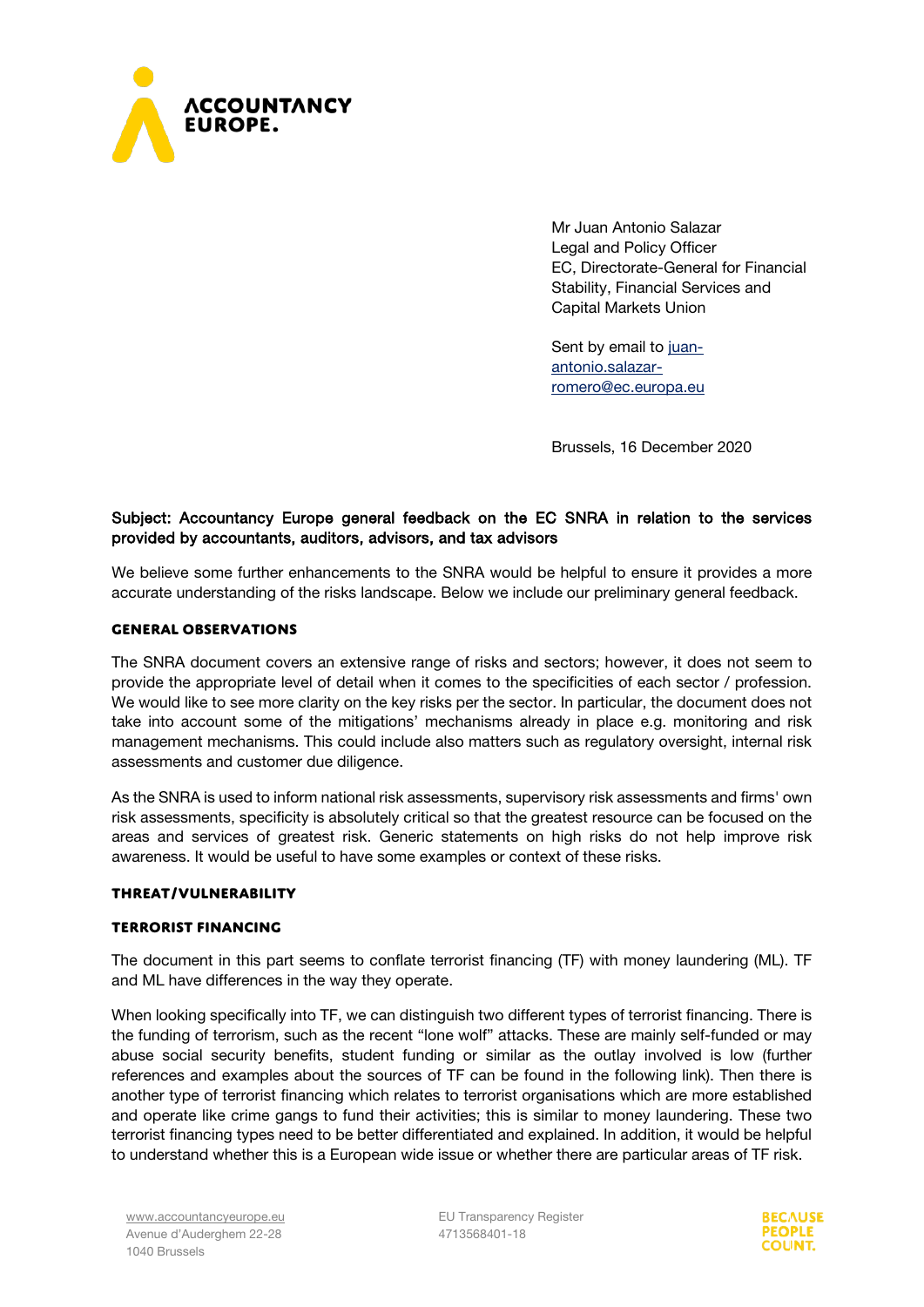We acknowledge that TF can also involve risks for the accountancy profession. Some of the national risks assessments have also indicated that e.g. the German national risk assessment rates terrorist financing as medium low. Nevertheless, TF needs to be further distinguished and assessed on the basis of the forms it can take. Not all forms of TF activities necessarily require the services of an accountant. We would like to see more evidence from the Commission on how they have reached this level of threat (currently estimated as level 3).

In the document, it appears that all types of TF are brought in together and thus we would like to ask the Commission to indicate specifically what type of activities it is believed the accountancy profession is involved into that equal to significant risks. A greater level of specificity as to the nature of the TF threat to the profession will be of benefit as it will allow the profession to adapt its risk assessments and procedures to mitigate that risk.

## **Threat**

## **Money laundering**

The current assessment includes a number of broad statements about the attractiveness of the services particularly of tax advisers in setting up corporate structures, designing accounting systems etc. This needs to be supported by specific data at where the risks lie – i.e. if these are large firms, small firms, firms in particular territories. Whilst we can see that organised crime gangs will find these services attractive, understanding if this is a general issue or localised would be helpful.

RE reference: "some sectoral supervisory bodies are still not adequately equipped to detect this kind of abuse". This seems like a very localised issue rather than an issue that applies to all accountants.

RE: "Tax advisors' services are considered useful for setting up money laundering schemes because they are needed for certain types of activities and/or because access to specialised tax expertise and skills may help with the laundering of the proceeds of crime. Access to tax advisors' legal services is quite easy and does not require specific competences or expertise." We query what is meant by access to tax advisors' legal services not requiring specific competencies or expertise. Accountants who are members of a professional body are required to be competent and experienced in all types of services they provide, and their professional ethical requirements would apply regardless of the type of work performed.

RE reference "There is also evidence that some criminals seek to co-opt and knowingly involve tax advisors in their money laundering schemes.": in this as well as in other instances the document refers to issues that seem to be rather local (in specific Member States or jurisdictions). We would like to ask the Commission to provide more data that support this statement, so it is clear how prevalent such concerns are.

In some jurisdictions both accountancy services and tax advisory services can be provided without being regulated and without the demonstration of any expertise of qualification (non-registered professionals who are not members of a professional body). This practice can significantly increase the ML risks and make mitigation harder. We believe that this factor should be taken into account by the Commission in this assessment.

RE reference "Professionals can be involved in the laundering process to various degrees. They can be consulted for advice on how to circumvent specific legal frameworks and how to avoid triggering red flags put in place by banking institutions." (p.178). Usually, accountants do not provide legal advice, which is the lawyers' domain. If this concerns tax advice, professionals who are bound by the codes of ethics have an obligation to work within the boundaries of law.

As regards the SNRA indication that - professionals can be consulted for advice on how to avoid triggering red flags put in place by banking institutions – this reads like an issue that applies to the whole profession. This statement needs to be supported by further evidence and examples to understand on what basis the Commission believes this is accurate. In our experience, it is the contrary which is true - trying to circumvent legal frameworks or trying to avoid triggering red flags would be

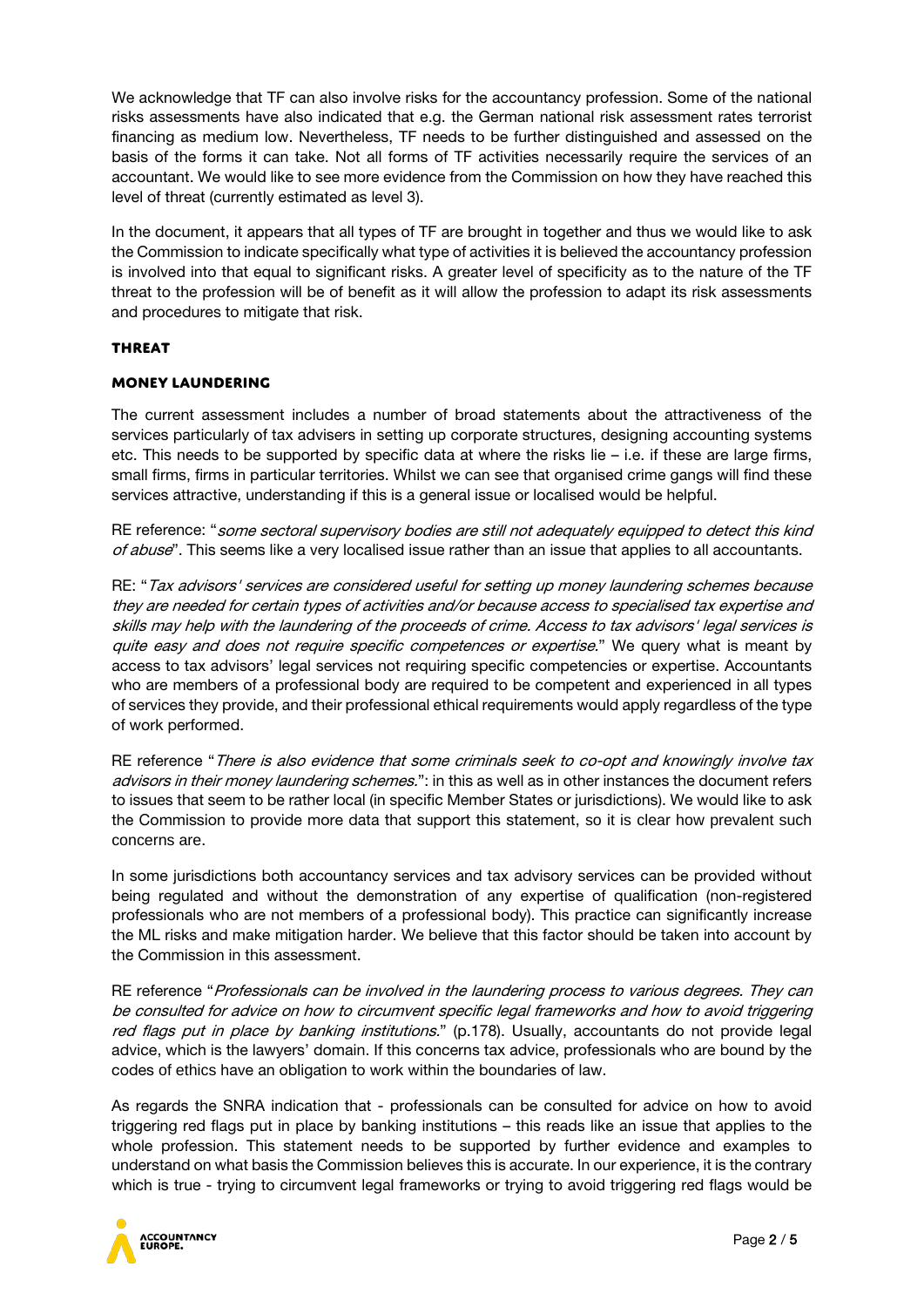treated as a red flag by professional accountants and they would likely cease to act for such a client and possibly report it to the local FIU.

There are specific types of services provided by accountants, auditors and tax advisors that may create vulnerabilities such as: setting up corporate structures, accounting systems design, control frameworks, bookkeeping services, etc.

We would like to encourage the Commission to look into sectors' specificities and share concrete examples indicating the areas where things can go wrong, For example, the German National Risk Assessment includes a specific example of the risk – "a notable money laundering risk in this sector is seen in connection with trust and escrow accounts and requires special vigilance (also, and particularly, in connection with payments in cash and payments from abroad/ high-risk jurisdictions)".

Overall, we believe that the accountancy profession has an organisational framework, regulation, monitoring and controls in place. There are areas where the profession is aware of the improvements needed and may be less aware of others. In many jurisdictions, the interaction between law enforcement and the accountancy profession is rather limited e.g. there are strong links with the financial sector but not with Designated Non-Financial Businesses and Professions. There needs to be a formalised risk rating approach e.g. likelihood, consequences, mitigation, net risk.

## **Money laundering**

## **Risk exposure and risk awareness**

Professional accountants who are members of professional bodies are obliged to abide by ethical codes. As part of a professional body they have opportunities to enhance their knowledge of AML through education and training as well as discussions on practical experience. This helps enhance the quality of AML and CFT.

It is important to understand where the risks in each sector lie and what red flags may apply. The professionals may understand their client's business model but may not recognise red flags to be able to investigate this further. To better prevent money laundering, an obliged entity should have a good understanding of the risks that could arise in the sectors their clients operate in.

This can be facilitated with exchanges/feedback with/from FIUs, other obliged entities, financial services providers or legal enforcement agencies to be better aware of the structures where money laundering or terrorism takes place, what trends, indicators, recent developments are. If there is no knowledge or awareness of these issues, it will be very difficult to detect whether your client is involved in ML or TF.

#### **Mitigating measures**

#### **for Member States:**

As part of the mitigating measures to be undertaken by Member States, the SNRA document notes: "Member States should provide guidance on risk factors arising from transactions involving external accountants and tax advisors." We find this reference very generic which leaves a lot of room for interpretation and potential inconsistencies. The document needs to be more specific on possible risks factors involved. We would like to ask for more clarifications by the Commission on this.

RE reference "Encourage a better understanding among external auditors, external accountants and tax advisors on how to interpret and apply the legal privilege. Member States should issue guidance on implementing the legal privilege — how to split between legal services subject to the very essence of legal privilege and other legal services not subject to legal privilege when provided to the same client.": This part does not seem to fit in the section dealing with accountancy sector as legal privilege applies primarily to lawyers, and in some limited circumstances tax advisors may benefit from legal privilege.

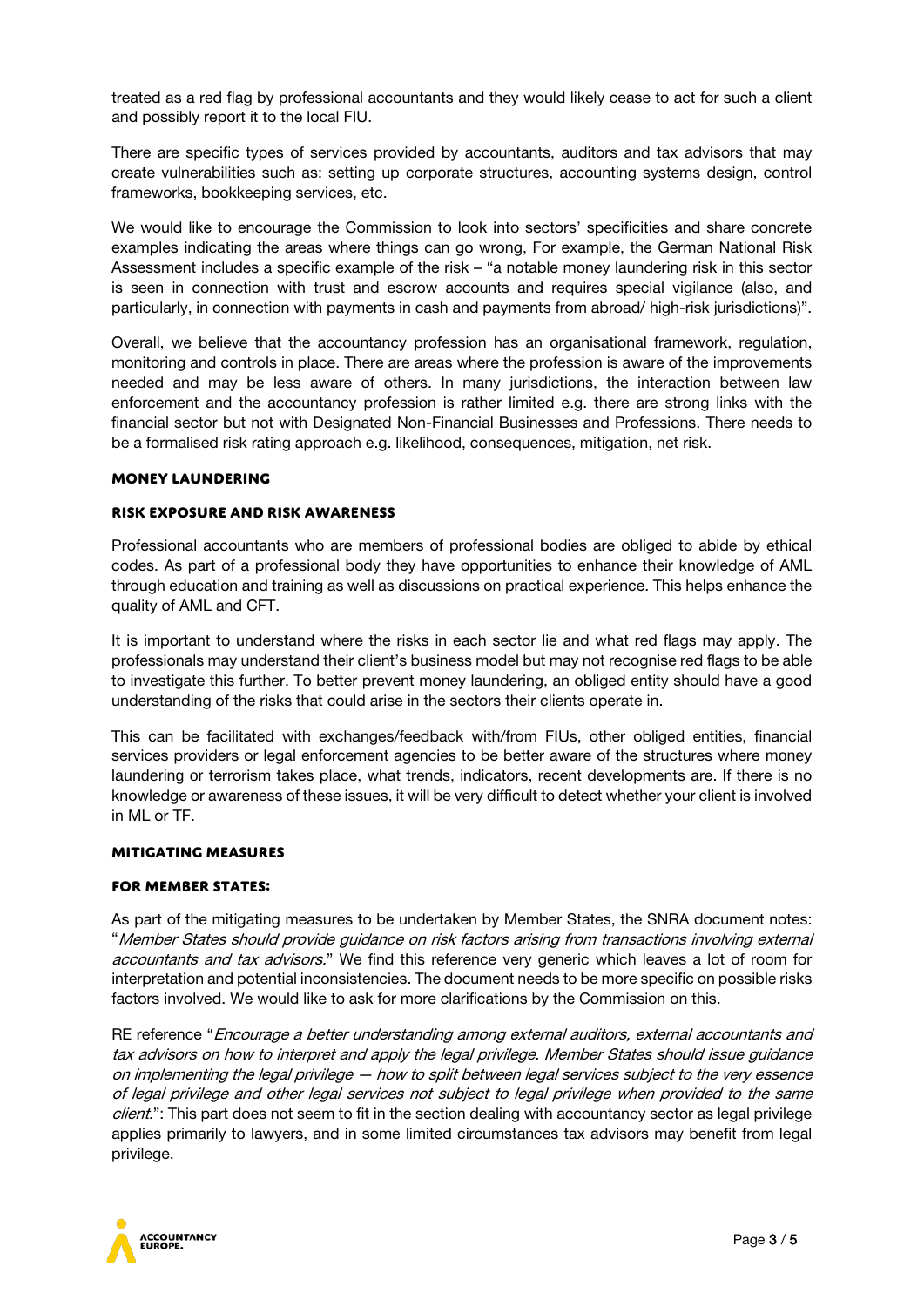## **Consistency issues**

We also note that there is some inconsistency as to the risks that are considered under the specific "services provided by accountants, auditors, advisors, and tax advisors". Section a) (p. 179) on risk exposure starts with tax advisors. However, this section seems to omit accountants, auditors and advisors. Section b) on risk awareness starts with accountants, auditors and tax advisors; nothing is mentioned on advisors (advisory services by accountants and auditors).

## **National examples**

In reference to our earlier remark that the SNRA seems to overgeneralise the risks that may be more local, we have included below in a non-exhaustive way several examples of instances of where the SNRA points are not applicable from the national perspective:

On p 180 section c) on legal framework and controls suggests in the first paragraph that all the professionals act on behalf of and for clients in any financial or real estate transaction, or by assisting in the planning or carrying out of transactions for their client concerning:

- 1. buying and selling of real property or business entities;
- 2. managing of client money, securities or other assets;
- 3. opening or management of bank, savings or securities accounts;
- 4. organisation of contributions necessary for the creation, operation or management of companies; and
- 5. creation, operation or management of trusts, companies, foundations, or similar structures.

We would like to point out this is not the case in the Netherlands, or in Cyprus. In Cyprus, for example, the above services are defined as 'Administrative Services' regulated under the Law Regulating Companies Providing Administrative Services and Other Matters L.96(I)/2012, which requires professionals offering such services to be registered, licensed and supervised. Not all accounting professionals are allowed to provide such services. Similarly, in the UK, only certain professionals who have additional regulation and qualifications may be involved for tax advice and carry out 1, 2 and 3 of those services. Some accountants may provide services 4 and 5.

In Germany accountants are not allowed to carry out all the listed activities. See paragraph 2 of the Wirtschaftsprüferordnung, indicating that accountants can give tax advice and represent their clients in tax affairs. They are also allowed to work as a judge in matters of economic management, to give advice in economic matters and keep others interests and to provide escrow services.

In the second paragraph: "Nevertheless, when specific advice is sought on irregular or one-time transactions, the professional may carry out their task without having a full understanding of their customer's financial situation". For accountants and auditors in the Netherlands and in Germany, the EC is invited to show evidence.

Further in the same paragraph: 'This has an impact on their level of suspicious transaction reporting, which is still quite low but better than lawyers. For STRs or UTRs from Dutch accountants and auditors this does not apply.

Relatively, compared with other jurisdictions, the Dutch accountancy profession report the most unusual transactions, which for a considerable part are declared suspicious by the Dutch FIU. E.g.: While the professional accountants in the UK report approximately 10 000 STRs, the number of UKmembers is around 300 000, whereas the number of members in the Netherlands is around 20 000. The accountancy profession in other countries than the Netherlands and the UK report far less STRs or UTRs.